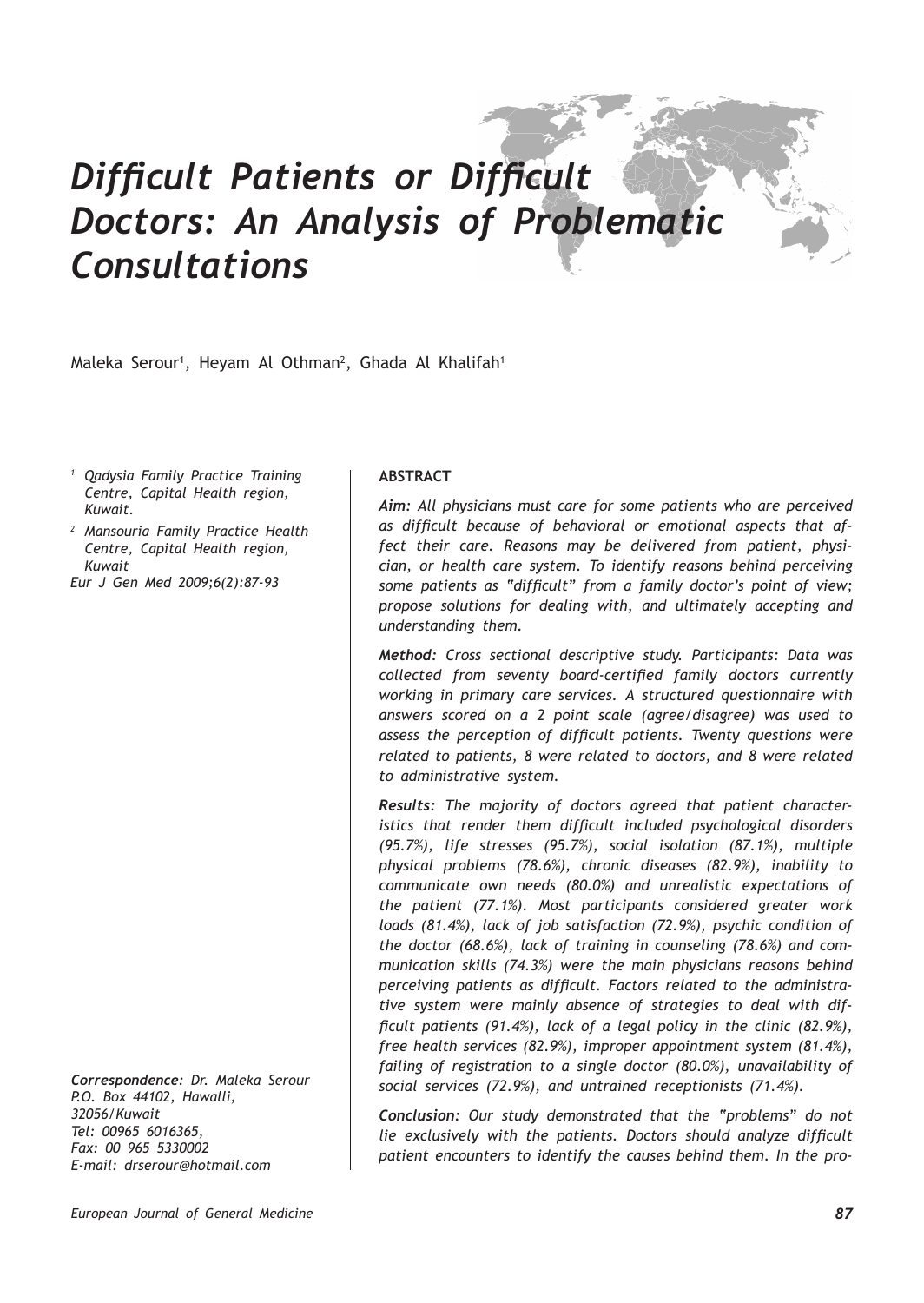*cess they will possibly overcome their negative feelings and discover some of their educational needs.*

# **INTRODUCTION**

Almost all doctors encounter patients who are perceived as difficult because of behavioral or emotional aspects, which can interfere with the doctors' ability to provide optimal care. About 1 out of 6 outpatient visits is considered difficult by clinicians (1,2).

Groves (1978) was one of the first to describe and classify difficult patients (3). He defines 4 types: "dependent clingers, entitled demanders, manipulative help-rejecters, and self-destructive deniers." Ensuing studies defined other types of difficult patients as the somatizers, the frequent attenders and patients with social and psychological problems (2,4).

Difficult patients provoke a variety of unpleasant reactions in their doctors, which can lead to deterioration in the doctor-patient relationship, such as frustration, anger, exasperation, defeat, rejection and even despair.

During the consultation there may be conflicts and reactions triggered by the characteristics and behavior of the patient, the doctors' personality, work style and beliefs, cultural gaps between the doctor and his patient, and external circumstances that affect the encounter (4-6).

Understanding reasons behind these undesirable consultations with difficult patients may ease the communication and help doctors accept their feelings in future encounters as commitments to such patients may be long term. Numerous articles were written about the characteristics of difficult patients and difficult doctor-patient relationships, many of which written by psychiatrists. The majority discussed patients' characteristics. We carried out this study to investigate the diverse reasons of difficult doctor patient relationships, as well as try to propose solutions for this problem.

### **MATERIAL AND METHODS**

One hundred and two Board-certified family doctors (RCGP/Kuwait) who are currently working in contact with patients in primary care services all over Kuwait were chosen to participate in this study. The study was conducted as a cross-sectional descriptive survey. *Key words: Difficult patients, social services, psychological problems.*

A self administered questionnaire was mailed to the chosen doctors accompanied by a note inviting them to participate in our study, of which seventy replied (68.6%).

The questionnaire was designed, based on literatures on the subject and the researcher's experience of the patients' characteristics and the administrative system. It was 'pilot' tested with nine family practitioners after which minor changes were applied.

The questionnaire consisted of 46 close-ended questions. Ten of these questions assessed socio-demographic data, such as sex, age, years of experience in the general practice, marital status, average number of patients seen daily, and other work responsibilities. Patients' characteristics which can make them difficult were selected from the medical literature (3,7). They were assessed using 20 structured questions and their answers were scored on a 2 points scale (agree and disagree).

Factors relating to the doctors and the system were acquired from the results of other studies (8,9) and (10,11,12) respectively. Both were assessed using 8 structured questions each, and their answers were scored on a 2 point scale (agree, disagree). Questions on patients, doctors and system factors had an internal consistency reliability (Cronbach  $\alpha$ ) of 0.822, 0.788 and.0.717 correspondingly in the current study.

### **Additional Analysis**

We used Pearson's chi-square tests which showed no significant correlation between doctors' variables (gender and work load), and their perception of reasons causing patients to be difficult

### **Statistical Analysis**

Various descriptive statistics (mean and SD) were used to describe the quantitative variables. Chi square test was used to find the significant difference between qualitative variables. Level for significance as p< 0.05 was used. The statistical package for Social Sciences (SPSS) version 14 was used for data processing.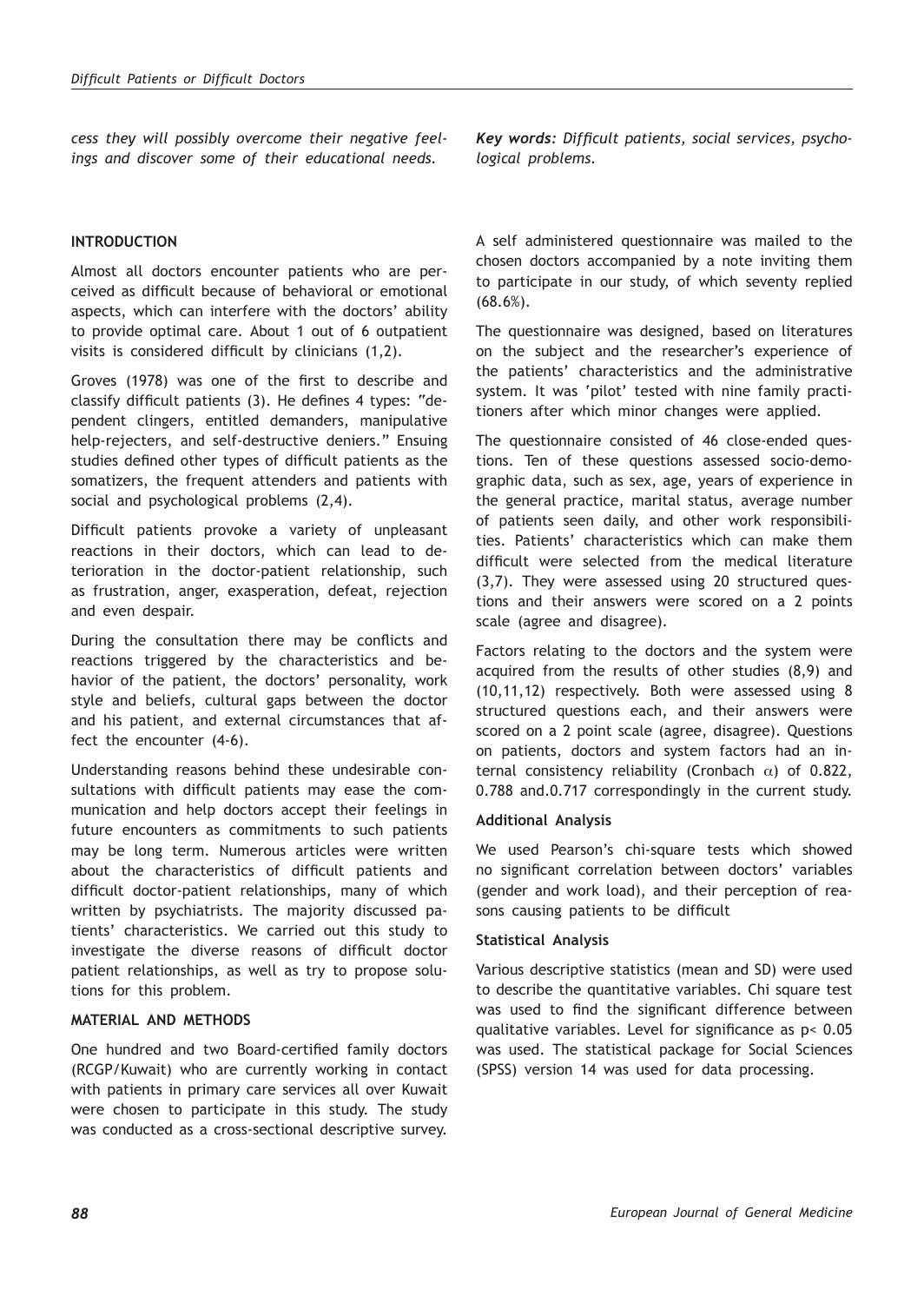### **RESULTS**

The mean age of the participating doctors was 38.79±5.84 (range 30-53).

Table 1 shows characteristics of the participating doctors. Twenty eight out of seventy (40.0%) participating doctors had experience in the practice more than 10 years. The majority were female (78.6%) and married (91.4%). Slightly less than half of them (45.7 %) were consulted by more than 40 patients daily. Less than half of them (42.9%) had additional work responsibilities as trainers or being in charge of clinics. Their number was significantly high in those with more experience in the practice (71.4% vs. 28.6%). Those who are consulted by difficult patients on a weekly basis (42.9%) were more than those who are consulted by them daily (22.9%), monthly or more (34.3%).

Table 2 shows the number of doctors who agreed about certain patient characteristics which can render them difficult. Psychological factors (depression, anxiety and personality disorders) in addition to life stresses were major factors (95.7%) causing patients to be difficult. Most of them agreed that social isolation (87.1%), patients with multiple physical problems

(78.6%), having a chronic disease (82.9%), and inability to communicate own needs (80.0%), unrealistic expectation of patient (77.1%) which was more significant ( $p$ < 0.05) in doctors with experience more than 10 years in the practice, and previous bad experience with health providers (82.9%) can make patients difficult. More than half of them agreed that being single (58.6%), terminally ill (67.1%), physically crippled (61.4%), and mentally handicapped (67.1%) were reasons for patients to be difficult.

Table 3 shows factors related to doctors' that lead them to perceive some patients as difficult. The majority of the sample (81.4%) agreed that greater work load was an important factor. Other reasons included lack of job satisfaction (72.9%), lack of training in counseling skills (78.6%), deficiency in communication skills training (74.3%) and psychic condition of the doctor (68.6%). More than half of studied doctors agreed that doctors' social life stress (58.6%) affected their perception. Doctor's illness (54.7%) and lack of interest in dealing with some medical problems (45.7%) were noticed to be less important factors.

Table 4 demonstrates factors related to the system that leads to perceiving patients as difficult from a doctors' point of view. The majority agreed that

| $\geq 10$ yrs<br>No $(\%)$ | Total<br>No $(\%)$                                                                                                           | p value  |
|----------------------------|------------------------------------------------------------------------------------------------------------------------------|----------|
|                            |                                                                                                                              |          |
|                            |                                                                                                                              |          |
|                            |                                                                                                                              |          |
|                            | 15(21.4)                                                                                                                     |          |
|                            | 55 (78.6)                                                                                                                    | 0.234    |
|                            |                                                                                                                              |          |
|                            | 64 (91.4)                                                                                                                    |          |
|                            | 6(8.6)                                                                                                                       | $0.604*$ |
|                            |                                                                                                                              |          |
|                            | 38(54.3)                                                                                                                     |          |
|                            | 32(45.7)                                                                                                                     | 0.378    |
|                            |                                                                                                                              |          |
|                            | 30(42.9)                                                                                                                     |          |
|                            | 40(57.1)                                                                                                                     | 0.001    |
|                            |                                                                                                                              |          |
|                            | 16(22.9)                                                                                                                     |          |
|                            | 30(42.9)                                                                                                                     |          |
|                            | 24(34.3)                                                                                                                     | 0.324    |
|                            | 4(14.3)<br>24 (85.7)<br>25(89.3)<br>3(10.7)<br>17(60.7)<br>11(39.3)<br>20(71.4)<br>8(28.6)<br>8(28.6)<br>9(32.1)<br>11(39.3) |          |

*Table 1. Characteristics of participating doctors (total No = 70).*

*\* Likelihood ratio.*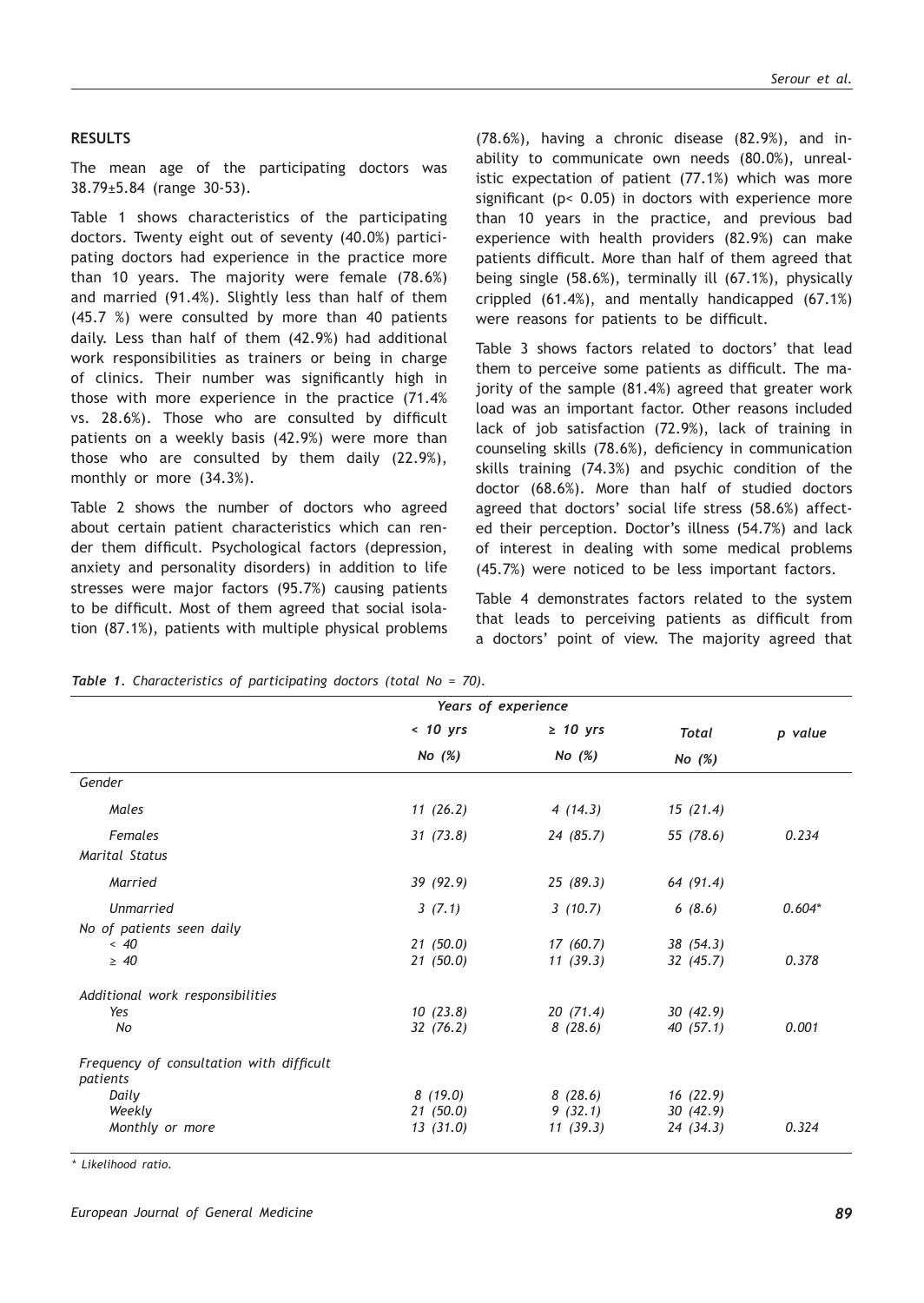|                                      | Years of experience |               |           |                      |
|--------------------------------------|---------------------|---------------|-----------|----------------------|
|                                      | $< 10$ yrs          | $\geq 10$ yrs | Total     |                      |
|                                      | No $(\%)$           | No $(\%)$     | No $(\%)$ | p value              |
| Social factors                       |                     |               |           |                      |
| Life stresses                        | 40(95.2)            | 27(96.4)      | 67 (95.7) | 0.808 <sup>†</sup>   |
| Social isolation                     | 37(88.1)            | 24 (85.7)     | 61(87.1)  | 0.771                |
| Being single                         | 22(52.5)            | 19 (67.9)     | 41 (58.6) | 0.198                |
| Highly educated                      | 14(33.3)            | 12(42.9)      | 26(37.1)  | 0.419                |
| Low educated                         | 21(50.0)            | 12(42.9)      | 33(47.1)  | 0.558                |
| Psychological factors                |                     |               |           |                      |
| anxiety                              | 40(95.2)            | 27(96.4)      | 67 (95.7) | 0.808 <sup>†</sup>   |
| depression                           | 40 (95.2)           | 27(96.4)      | 67 (95.7) | $0.808 +$            |
| Personality disorder                 | 39 (92.9)           | 28 (100.0)    | 67(95.7)  | $0.076$ <sup>t</sup> |
| Physical factors                     |                     |               |           |                      |
| Chronic physical diseases            | 37(88.1)            | 21(75.0)      | 58 (82.9) | 0.154                |
| Multiple physical problems           | 36(85.7)            | 19 (67.9)     | 55 (78.6) | 0.074                |
| Mentally handicapped                 | 30(71.4)            | 17(60.7)      | 47(67.1)  | 0.350                |
| Terminal ill                         | 29(69.0)            | 18(64.3)      | 47(67.1)  | 0.678                |
| Physically handicapped               | 28 (66.7)           | 15(53.6)      | 43 (61.4) | 0.270                |
| Other factors                        |                     |               |           |                      |
| Bad experience with health providers | 37(88.1)            | 21(75.0)      | 58 (82.9) | 0.154                |
| Unable to communicate needs          | 33 (78.6)           | 23(82.1)      | 56 (80.0) | 0.714                |
| Unrealistic expectations of patient  | 29 (69.0)           | 25 (89.3)     | 54 (77.1) | $0.048*$             |

*Table 2. Number of doctors who agreed about the patients' factors that can make them difficult.*

*\*P value < 0.05 & t likelihood ratio.*

*Table 3. Doctors who agreed about physician reasons that can make patient perceived as difficult.*

|                                                      | Years of experience     |                            |                   |         |
|------------------------------------------------------|-------------------------|----------------------------|-------------------|---------|
|                                                      | $< 10$ yrs<br>No $(\%)$ | $\geq 10$ yrs<br>No $(\%)$ | Total<br>No $(%)$ | p value |
| Greater perceived work load                          | 35(83.3)                | 22 (78.6)                  | 57 (81.4)         | 0.616   |
| Lack of training in counseling skills                | 35(83.3)                | 20(71.4)                   | 55 (78.6)         | 0.234   |
| Lack of training in communication skills             | 33(78.6)                | 19(67.9)                   | 52 (74.3)         | 0.315   |
| Lack of job satisfaction                             | 28 (66.7)               | 23(82.1)                   | 51 (72.9)         | 0.154   |
| Psychic condition of .doctor                         | 29(69.0)                | 19(67.9)                   | 48 (68.6)         | 0.916   |
| Doctor dislike to deal with some medical<br>problems | 25(59.5)                | 21(75.0)                   | 46 (65.7)         | 0.181   |
| Social stresses in doctor's life                     | 25(59.5)                | 16(57.1)                   | 41 (58.6)         | 0.843   |
| Doctor illness                                       | 19(45.2)                | 13 (46.4)                  | 32 (45.7)         | 0.922   |

the absence of strategies to deal with difficult patients (91.4%), lack of a legal policy in the clinic (82.9%), improper appointment system (81.4%) and free health services (82.9%) caused patients to become difficult. Most of them agreed that unavailability of social workers in the clinic (72.9%), poor team work (70.0%), no registration to a single doctor (80.0%) and untrained receptionists (71.4%) were also important reasons.

### **DISCUSSION**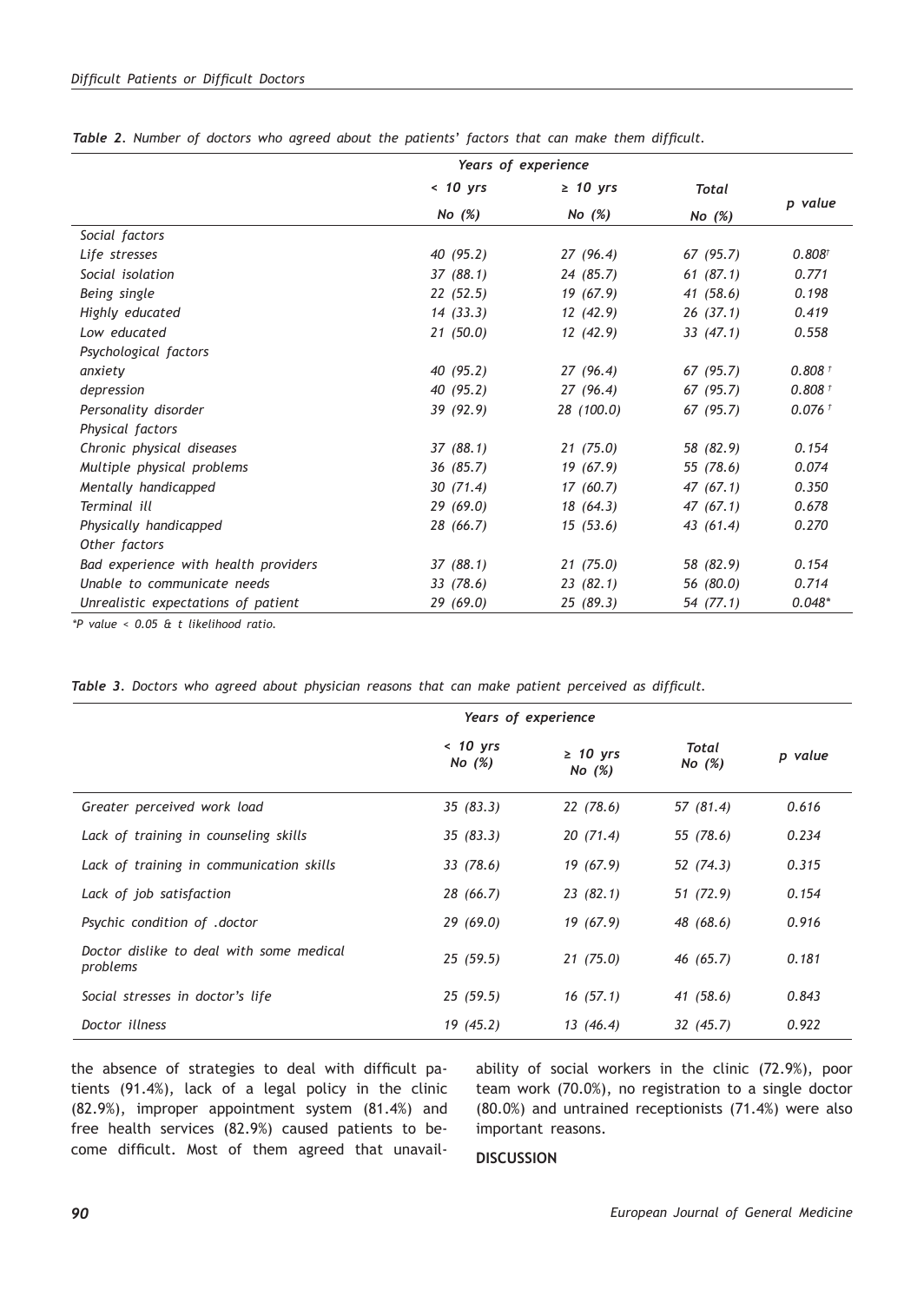|                                                        | Years of experience    |                           |                   |         |
|--------------------------------------------------------|------------------------|---------------------------|-------------------|---------|
|                                                        | $< 10$ yrs<br>No $(%)$ | $\geq$ 10 yrs<br>No $(%)$ | Total<br>No $(%)$ | p value |
| Absence of strategy to deal with difficult<br>patients | 38 (90.5)              | 26(92.9)                  | 64 (91.4)         | 0.727   |
| Free health services                                   | 36(85.7)               | 22(78.6)                  | 58 (82.9)         | 0.437   |
| Absence of Legal policy in the clinic                  | 33(87.6)               | 25(89.3)                  | 58 (82.9)         | 0.244   |
| Improper appointment system                            | 35(83.3)               | 23(82.1)                  | 57 (81.4)         | 0.897   |
| No registration to one doctor                          | 32(76.2)               | 23(82.1)                  | 56 (80.0)         | 0.552   |
| Unavailability of social worker                        | 32(76.2)               | 19(67.9)                  | 51 (72.9)         | 0.442   |
| Unqualified receptionist                               | 27(64.3)               | 23(82.1)                  | 50(71.4)          | 0.105   |
| Poor team work                                         | 30(71.4)               | 19(67.9)                  | 49 (70.0)         | 0.749   |

*Table 4. Number of doctors who agreed about system factors that can make patients difficult.*

The key finding of this study was the consensus of the participating practitioners that there is a diverse number of reasons causing patients to be difficult, rather than only patients' characteristics.

Patients with psychiatric problems came at the top of the list of all factors that cause patients to be perceived as difficult by their doctors which was in consistence with other studies (13,9). These patients need a lot of counseling and versatile communication skills in addition to the support of social workers. Doctors may find these requirements time consuming in their busy practice and they may not be trained enough to acquire these skills. Family doctors may be in need to refresh their training in psychiatry (14,15) by attending appropriate continuous professional educational programs. It also highlights the importance of availability of social workers in the practice, or easy access to their services.

The main social characteristic of difficult patients agreed by doctors was social isolation, which had been proven in previous studies to increase the risk of depression (16). Patients with frequent life stresses reported a high range of anxiety, depression, and psychosomatic symptoms (17,18). This explains why these patients are perceived as difficult.

Patients with chronic health problems and those with multiple physical problems were considered by a large number of doctors as difficult which was consistent with other reports (19,20). These patients pay extra visits to their doctors and are more vulnerable to psychiatric problems (21,22). These factors were viewed by physicians as an additional load during consultations. Availability of local protocols for the management of various chronic problems, enhancing clinical skills by prioritizing dealing with patients' problems and regular case discussion with the team can help doctors in managing and dealing with these patients.

Terminally ill patients are at risk of developing psychological problems which make them harder to manage alongside their serious physical problems. These patients require a multidisciplinary approach in their management as the family doctor will be unable to bear the entire burden alone. The majority of doctors agreed that patients with unrealistic expectations were difficult which was in accordance with other reports (23). This was highly significant in those with 10 or more years experience in the practice. Our explanation is with experience, practitioners tend to identify the patient's needs rather than his desires, therefore in many occasions they find it hard to respond to unnecessary demands and consider such situations difficult to manage.

Patients who were unable to communicate their needs were deemed difficult by a large number of participating physicians. These patients usually need a practitioner with good communication skills, especially in observing and analyzing patient's non verbal actions. Patients with bad experience with health providers were difficult patients to most participants. This is expected, as these patients will be distrustful and hardly ever satisfied with the health care given. This will affect the doctor patient interaction, and many consultations with these patients will end ineffectively. Doctors need to regard this issue and be understanding of this background factor.

Participating doctors believed that the greater the work load and lack of job satisfaction, the more heart sink patients he or she is likely to report which was consistent with other studies (8). Being involved in various practice activities such as audits, researches, and journal clubs can improve doctors' morale, in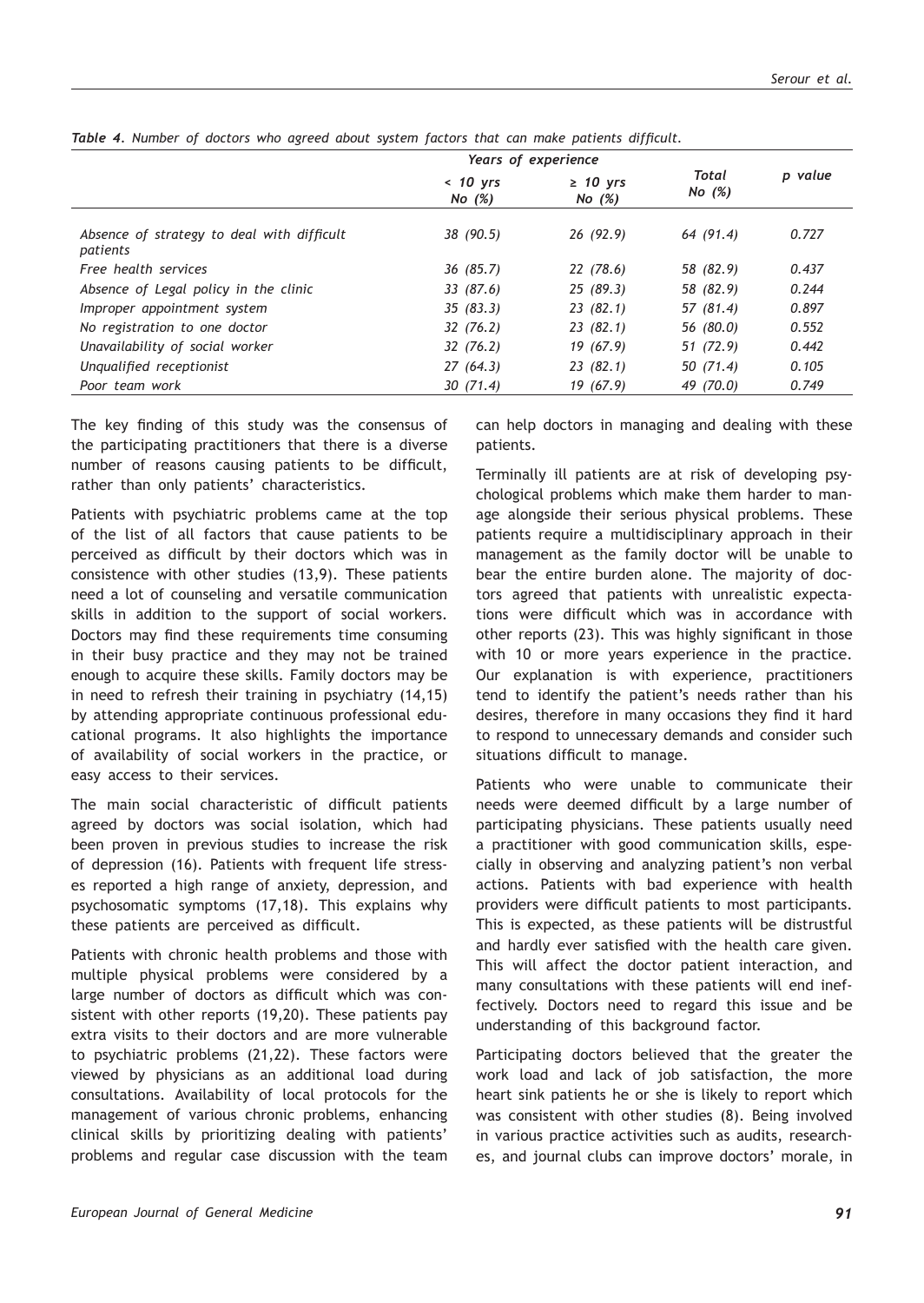addition to training on management of mental strain. Participants agreed that lack of training in counseling and communication skills can make them perceive some patients as difficult in concordance with other reports (24). This raises the importance of redirecting some of their continuous professional programs to fulfill these gaps. These are not exclusive skills acquired in undergraduate or postgraduate vocational programs but they are continuously needed skills especially for family doctors.

Almost half of them agreed that stresses in doctor's social life as well as having any psychological illness made them vulnerable to viewing their patients as difficult ones which was reported in other studies (8). This is a natural reaction as these factors hinder the doctor's intellectual function and mental wellbeing which are essential during a consultation. Doctors in these situations should delegate some of their workload if possible. Availability of counseling services for health care givers can help physicians in such circumstances (24).

Participants agreed that practitioners who dislike dealing with certain medical problems perceive patients as difficult. Doctors always prefer to deal with certain favorable health problems and feel confident in managing them as well as instinctively attending meetings and updating their information on subjects that they like and are familiar with. The relatively new concept of continuous professional development depends on a learner's personal experience and is self directed towards satisfying a doctor's educational needs. This concept can help to resolve this predicament. Consequently, dislikable medical conditions could become more intriguing for doctors.

Many of the factors related to the system, which most doctors agreed about, were also related to patient and doctor factors. Unavailability of direct social services in the clinic can increase the burden of patients with psychological and social problems. Improper appointment system and non registration to a single family doctor encourages doctor-shopping behavior and increases the workload on the physician. This will contribute to the doctor viewing patients as difficult and complicated medical problems will be hard to manage in a short consultation time.

Absence of a strategy or a legal policy directed towards difficult patients in the clinic makes dealing with such patients difficult. Creating a protocol for identifying and managing difficult patients should be part of the team activity. This should include all reasons whether related to patients, doctors or the system and should be relevant to the clinic, as there is some variation between different practices.

Untrained and amateur reception staff poses a problem especially in the national health services as doctors have no role in their recruitment. They may not handle the patients wisely, and may affect the morale, attitudes and temperament of the patients (25). This will possibly negatively affect the doctor patient interaction. The size of the problem is ambiguous but the recommendation is that they have to be involved in continuous professional educational programs appropriate to their needs and to satisfy the requirements of the practice.

Free health service is a political issue which is very difficult to solve. On one hand charging patients may reduce the frequency of consultations, but on the other hand it will not solve their underlying problems.

In conclusion there is a triad of factors affecting the doctor-patient interaction, the patient, the doctor, and the system. Doctors' analysis of every difficult patient encounter and attempting to identify the causes behind it, may bring some understanding and help them overcome and accept their feelings towards these patients. Physicians need to enhance their skills in managing different psychiatric problems. It is necessary to allocate some of their continuous professional development to develop their communication, counseling competency and consultation skills. There must be more support from social and counseling services in primary care. These solutions will not solve the problems of difficult patients entirely, as it is unlikely that they will ever be cured.

Limitations of the study included reflection of only the physicians' point of view of difficult doctor patient encounters. Additional studies are needed to explore the views of patients, receptionists, other paramedical staff and those involved in the management of the system. This will refine and sum up all aspects of this dilemma, and undoubtedly will help the implementation of the suggested solutions.